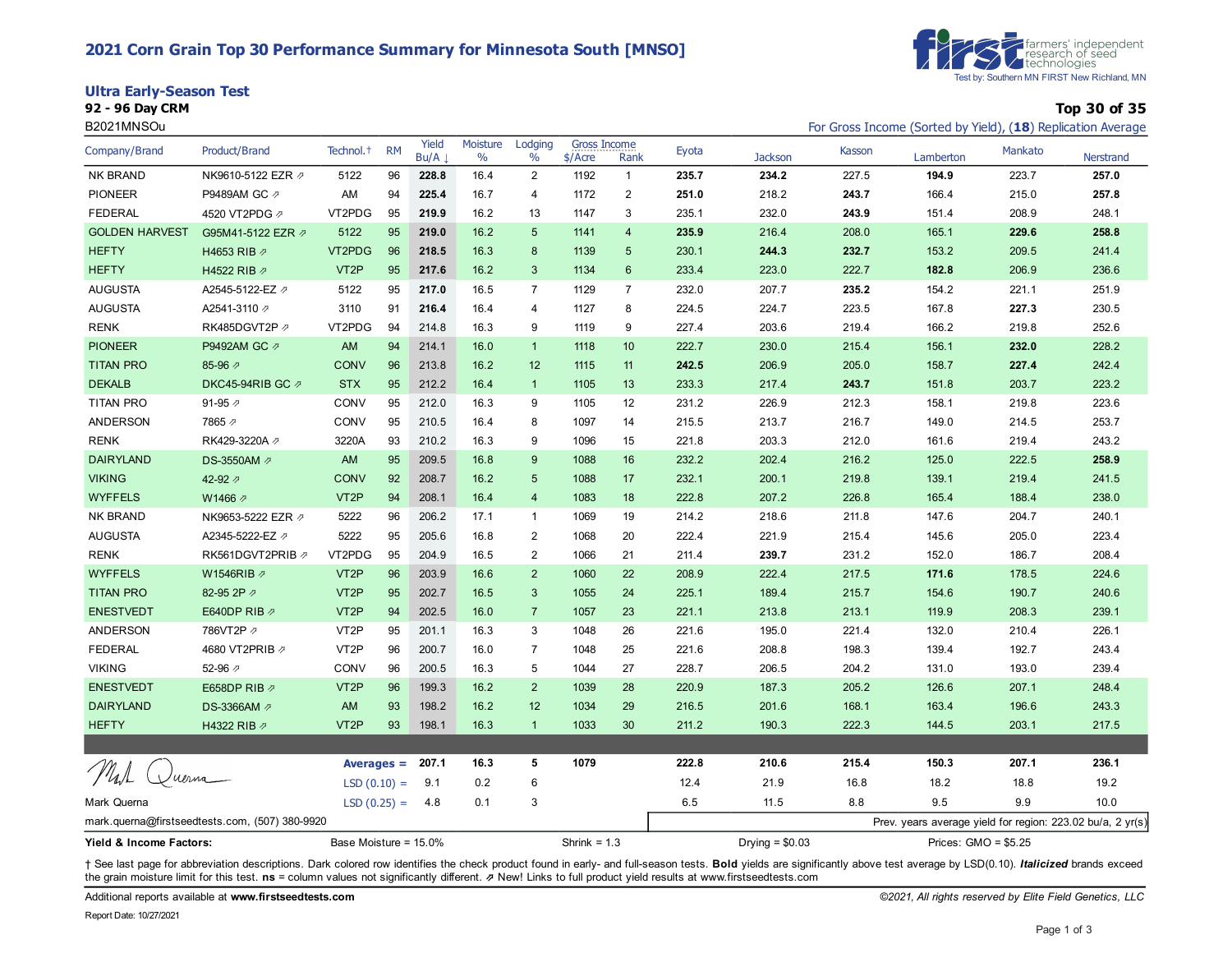

## **Ultra Early-Season Test Products (35 Total)**

| <b>Company/Brand</b> | <b>Product/Brand</b> | <b>Technology</b> | <b>RIB</b>              | <b>RM</b> | <b>Seed Treat.</b> |
|----------------------|----------------------|-------------------|-------------------------|-----------|--------------------|
| Anderson             | 742VT2P              | VT <sub>2</sub> P | N                       | 92        | AC, P2V            |
| Anderson             | 7865                 | CONV              | N                       | 95        | <b>MQ</b>          |
| Anderson             | 786VT2P              | VT <sub>2</sub> P | Ν                       | 95        | AC, P2V            |
| Augusta              | A2345-5222-EZ        | 5222              | Y                       | 95        | CM, C2             |
| Augusta              | A2541-3110           | 3110              | N                       | 91        | $CM$ , $C2$        |
| Augusta              | A2545-5122-EZ        | 5122              | Υ                       | 95        | CM, C2             |
| Dairyland            | <b>DS-3366AM</b>     | AM                | Ÿ                       | 93        | Lum, P1V           |
| Dairyland            | <b>DS-3550AM</b>     | AM                | Y                       | 95        | Lum, P1V           |
| DeKalb               | DKC45-94RIB GC       | <b>STX</b>        | Y                       | 95        | AC, P5V, B-360     |
| Enestvedt            | E640DP RIB           | VT <sub>2</sub> P | $\overline{\mathsf{Y}}$ | 94        | AC250              |
| Enestvedt            | E658DP RIB           | VT <sub>2</sub> P | Υ                       | 96        | AC250              |
| Federal              | 4520 VT2PDG          | VT2PDG            | N                       | 95        | AC, P5V, MAG       |
| Federal              | 4680 VT2PRIB         | VT <sub>2</sub> P | Ý                       | 96        | AC, P2, MAG        |
| Golden Harvest       | G95M41-5122 EZR      | 5122              | Y                       | 95        | AVC,C2,Vi          |
| Hefty                | H4132                | VT <sub>2</sub> P | N                       | 91        | HC                 |
| Hefty                | <b>H4322 RIB</b>     | VT <sub>2</sub> P | Υ                       | 93        | HC                 |
| Hefty                | <b>H4332 RIB</b>     | VT <sub>2</sub> P | Y                       | 93        | HC                 |
| Hefty                | <b>H4522 RIB</b>     | VT <sub>2</sub> P | Y                       | 95        | HC                 |
| <b>Hefty</b>         | <b>H4653 RIB</b>     | VT2PDG            | Υ                       | 96        | HC                 |
| NK Brand             | NK9610-5122 EZR      | 5122              | Y                       | 96        | AVC,C2,Vi          |
| <b>NK Brand</b>      | NK9653-5222 EZR      | 5222              | Υ                       | 96        | AVC,C2,Vi          |
| Pioneer              | P9188AMXT GC         | <b>AMXT</b>       | Ý                       | 91        | Lum                |
| Pioneer              | <b>P9489AM GC</b>    | AM                | $N^*$                   | 94        | Lum                |
| Pioneer              | <b>P9492AM GC</b>    | AM                | Υ                       | 94        | Lum                |
| Renk                 | RK429-3220A          | 3220A             | N                       | 93        | CM, C2             |
| Renk                 | RK485DGVT2P          | VT2PDG            | N                       | 94        | AC, P5V            |
| Renk                 | RK561DGVT2PRIB       | VT2PDG            | Υ                       | 95        | AC, P2             |
| <b>Titan Pro</b>     | 20-92                | CONV              | N                       | 92        | AC,P2              |
| <b>Titan Pro</b>     | 82-95 2P             | VT <sub>2</sub> P | Y                       | 95        | AC,P2              |
| Titan Pro            | 85-96                | <b>CONV</b>       | N                       | 96        | AC, P2             |
| Titan Pro            | 91-95                | CONV              | N                       | 95        | AC,P2              |
| Viking               | 42-92                | CONV              | N                       | 92        | CM,C2,Sb           |
| Viking               | 52-96                | CONV              | N                       | 96        | CM,C2,Sb           |
| Wyffels              | W1466                | VT <sub>2</sub> P | N                       | 94        | AC,P2              |
| Wyffels              | <b>W1546RIB</b>      | VT <sub>2</sub> P | Y                       | 96        | AC, P2             |

\* FIRST does not inspect products for refuge blend. N\* indicates the product was entered without a refuge component by the sponsoring seed company. Prior year entries may contain refuge blend.